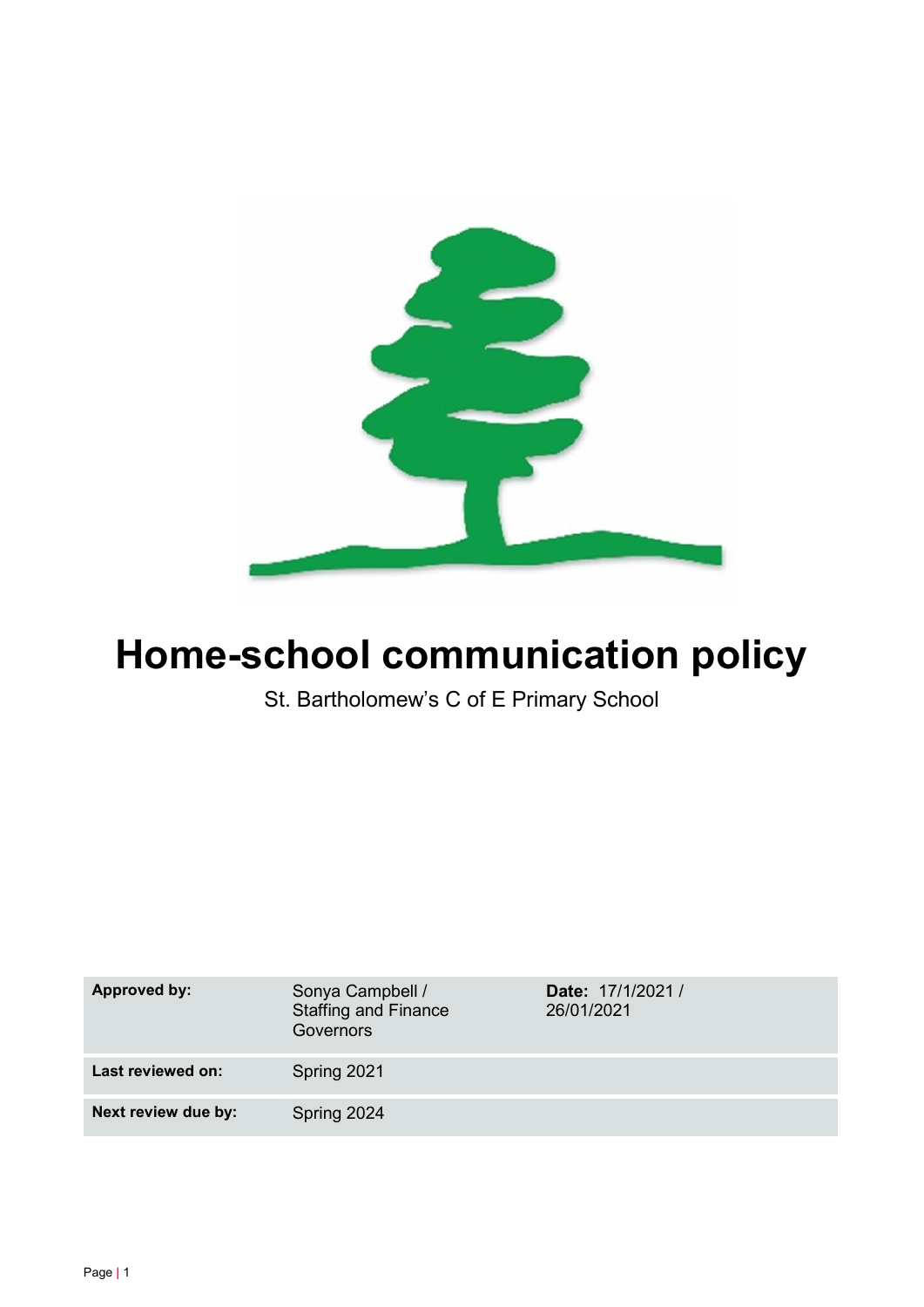# **Contents**

# 1. Introduction and aims

We believe that clear, open communication between the school and parents/carers has a positive impact on pupils' learning because it:

- Gives parents/carers the information they need to support their child's education
- Helps the school improve, through feedback and consultation with parents/carers
- Builds trust between home and school, which helps the school better support each child's educational and pastoral needs

The aim of this policy is to promote clear and open communication by:

- Explaining how the school communicates with parents/carers
- Setting clear standards for responding to communication from parents/carers
- Helping parents/carers reach the member of school staff who is best placed to address their specific query or concern so they can get a response as quickly as possible

In the following sections, we will use 'parents' to refer to both parents and carers

## 2. Roles and responsibilities

#### 2.1 Headteacher

The headteacher is responsible for:

- Ensuring that communications with parents are effective, timely and appropriate
- > Regularly reviewing this policy

#### 2.2 Staff

All staff are responsible for:

- Responding to communication from parents in line with this policy and the school's ICT and internet acceptable use policy
- Working with other members of staff to make sure parents get timely information (if they cannot address a query or send the information themselves)
- Planning is shared within phase teams via the online learning platforms, Tapestry and ItsLearning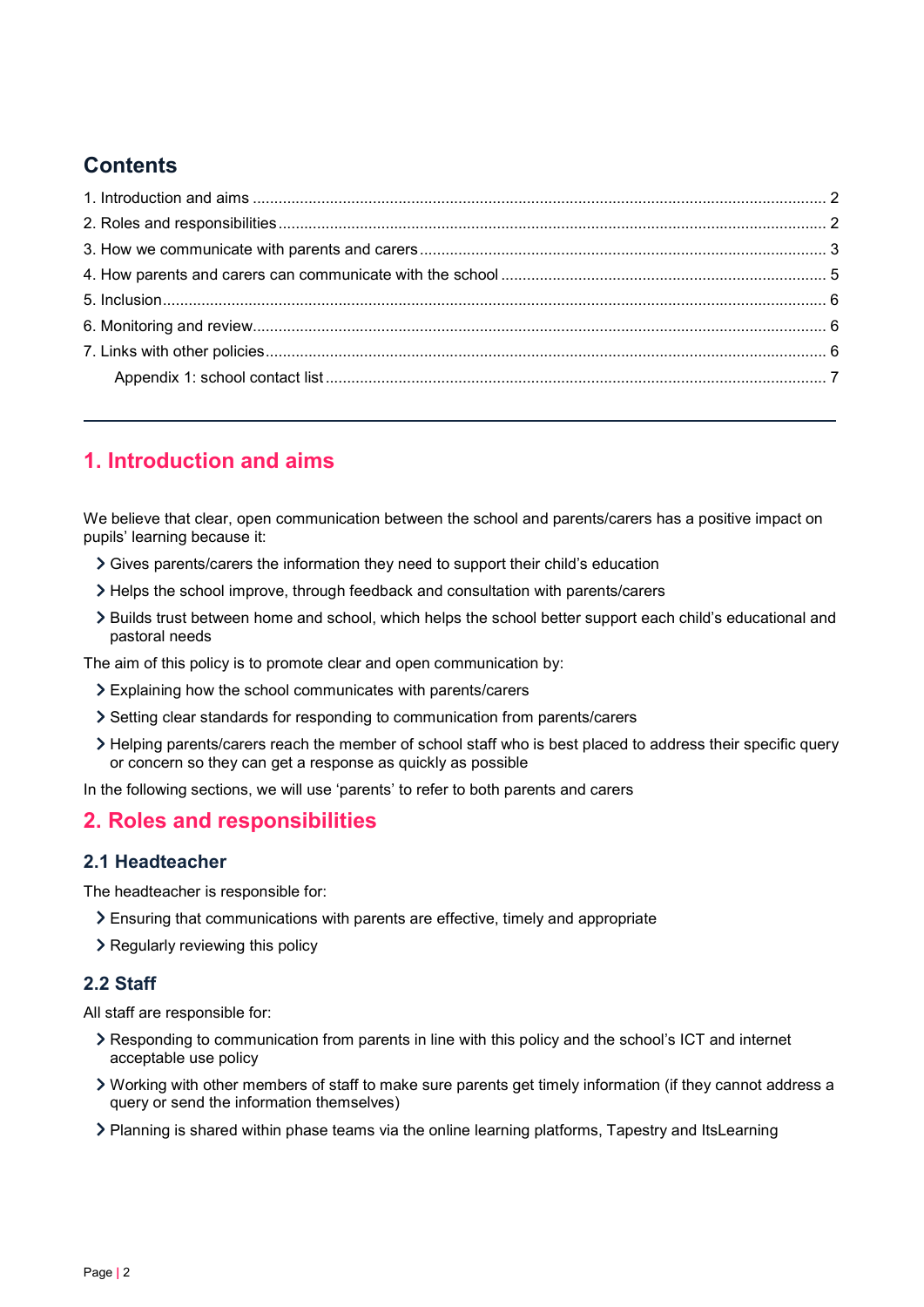Staff will not be expected to respond to communications outside of teacher working hours 8.20am – 3.25pm (2:10pm on a Friday), or their working hours (if they work part-time), or during school holidays. With regards to phone calls and live lessons/sessions- these will ONLY take place within school hours (8:40-3:15- Friday 2pm).

(Reference to ICT and internet acceptable use policies.) Please contact the school office to see these.

#### 2.3 Parents

Parents are responsible for:

- Ensuring that communication with the school is respectful at all times
- Making every reasonable effort to address communications to the appropriate member of staff in the first instance
- Respond to communications from the school (such as requests for meetings) in a timely manner
- Checking all communications from the school

Any communication that is considered disrespectful, abusive, or threatening will be treated in line with our parent code of conduct.

(Reference to the Home School Agreement.) Please contact the school office to see this.

#### 2.3 IT Technician / Office staff

 We have 2 learning platforms – Tapestry for the FS children and ItsLearning for KS1 and KS2 children. These are managed by our IT technician and Office Manager. They ensure children and staff have logins. Children's login details are shared with the parents.

## 3. How we communicate with parents and carers

The sections below explain how we keep parents up-to-date with their child's education and what is happening in school.

Parents should monitor all of the following regularly to make sure they do not miss important communications or announcements that may affect their child.

#### 3.1 Email

We use email to keep parents informed about the following things:

- Upcoming school events
- Scheduled school closures (for example, for staff training days)
- > School surveys or consultations
- Class activities or teacher requests

#### 3.2 Text messages

We will text parents about:

- > Payments
- Short-notice changes to the school day
- Emergency school closures (for instance, due to bad weather)

#### 3.3 School calendar

Our school website includes a full school calendar for the term.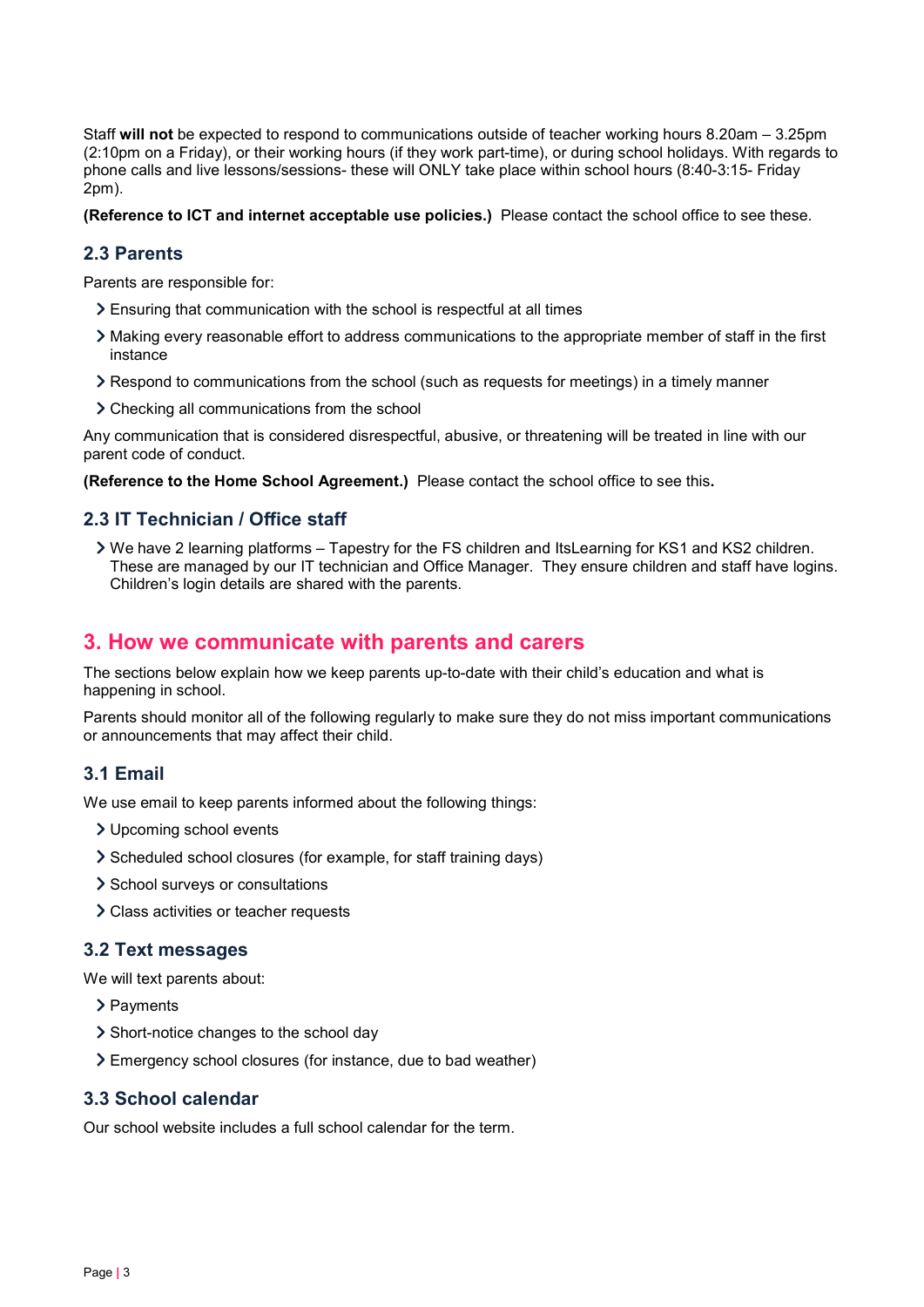Where possible, we try to give parents at least 2 weeks' notice of any events or special occasions (including non-uniform days, special assemblies or visitors, or requests for pupils to bring in special items or materials).

Any such event will be included in the school calendar.

#### 3.4 Phone calls

If an important issue arises that affects your child, the teacher or another member of staff will contact the parent by phone to discuss this matter or to arrange a meeting. Staff will use the school phone to do this. This may relate to issues around the following:

>Behaviour >Attendance >Progress >Welfare

>Health and well-being

If staff call parents to talk about their child's attainment and progress, parents can use these calls to ask questions or raise concerns as appropriate.

#### 3.5 Letters

Letters are usually emailed unless a parent has indicated they wish to receive alternative methods of communication. We send the following letters home regularly:

- Letters about trips and visits
- Consent forms
- > Our fortnightly newsletter
- > Termly projection of work letters

#### 3.6 Homework books/school planners

Children in EYFS – Year 6 have Homework Books, which are sent out and returned on agreed days each week. The work returned is marked on a 'set day' and feedback to pupils and parents is on a regular weekly basis. (ref. Homework Policy and Marking Policy)

Children from EYFS to Year 4 have reading records in which parents and teachers record reading progress. These are optional in Year 5/6.

#### 3.7 Reports

Parents receive reports from the school about their child's learning, including:

- An end-of-year report (EYFS Year 6) covering their achievement in each part of the curriculum, how well they are progressing, and their attendance. The format of the reports are different and reflect the learning in EYFS, KS1 and KS2.
- Termly targets these are discussed and shared at the parent's evenings in October and February.
- A report on KS1, KS2 SATs tests, phonics screening reports

We also arrange regular meetings where parents can speak to their child's teacher(s) about their achievement and progress (see the section below).

#### 3.8 Meetings

We hold one parents' evening(s) per term. During these meetings, parents can talk with teachers about their child's achievement and progress, the curriculum or schemes of work, their child's wellbeing, or any other area of concern.

The school may also contact parents to arrange meetings between parents' evenings if there are concerns about a child's achievement, progress, or wellbeing.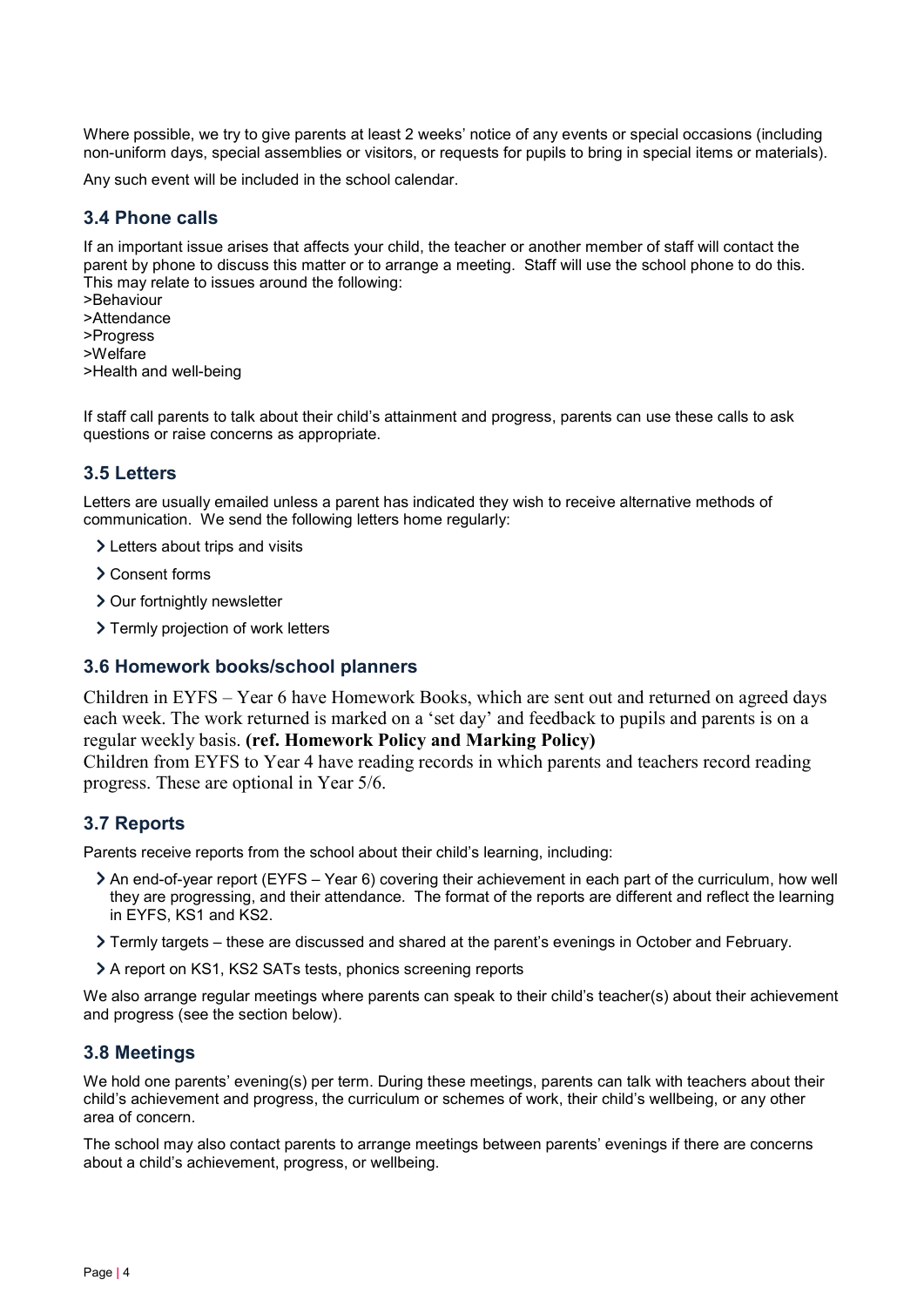Parents of pupils with special educational needs (SEN), or who have other additional needs, may also be asked to attend further meetings to address these additional needs.

#### 3.9 School website

Key information about the school is posted on our website, including:

- > School times and term dates
- Important events and announcements
- Curriculum information
- > Important policies and procedures
- > Important contact information
- > Information about before and after-school provision

Parents should check the website before contacting the school.

#### 4. How parents and carers can communicate with the school

Please use the list in appendix 1 to identify the most appropriate person to contact about a query or issue, including the school office number and email address.

#### 4.1 Email

Parents should always email the school, or the appropriate member of staff, about non-urgent issues in the first instance.

We aim to acknowledge all emails and to respond in full (or arrange a meeting or phone call if appropriate) within 7 days- within Term time.

If a query or concern is urgent, and you need a response sooner than this, please call the school.

#### 4.2 Phone calls

If you need to speak to a specific member of staff about a **non-urgent** matter, please email the school office or the relevant member of staff and they will contact you within 5 working days.

If this is not possible (due to teaching or other commitments), someone will get in touch with you to schedule a phone call at a convenient time. We aim to make sure you have spoken to the appropriate member of staff within 7 days of your request.

If your issue is urgent, please call the school office.

Urgent issues might include things like:

- Family emergencies
- > Safeguarding or welfare issues

For more general enquiries, please call the school office.

#### 4.3 Meetings

If you would like to schedule a meeting with a member of staff, please email the appropriate address (see appendix 1), or call the school to book an appointment.

We try to schedule all meetings within 7 days of the request.

While teachers are available at the beginning or end of the school day if you need to speak to them urgently, we recommend you book appointments to discuss:

- Any concerns you may have about your child's learning
- Updates related to pastoral support, your child's home environment, or their wellbeing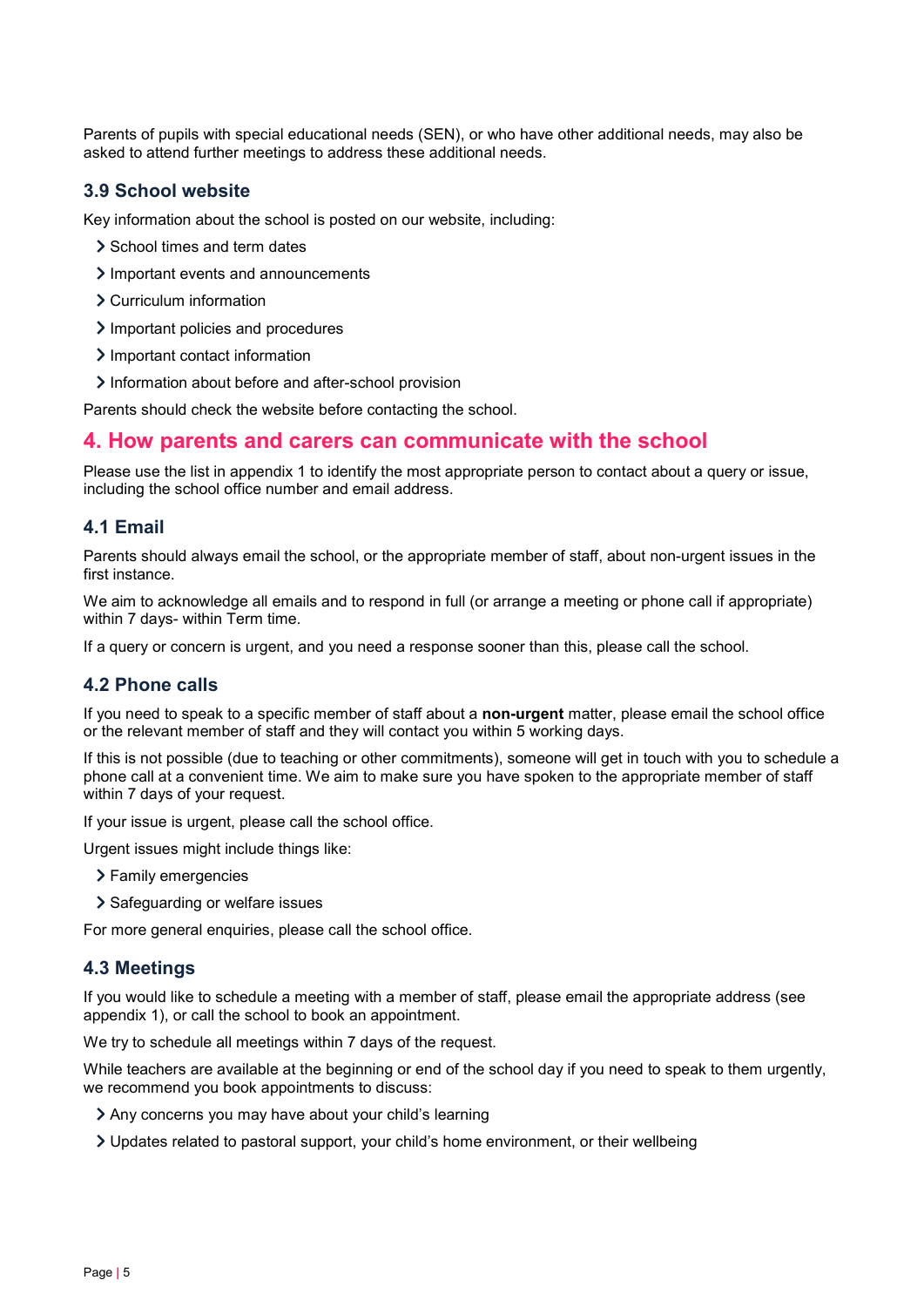# 5. Inclusion

It is important to us that everyone in our community can communicate easily with the school.

We currently make whole-school announcements and communications (such as email alerts and newsletters) available in the following languages:

> English

Parents who need help communicating with the school can request the following support:

- School announcements and communications translated into additional languages
- $\geq$  Interpreters for meetings or phone calls

We can make additional arrangements if necessary. Please contact the school office to discuss these.

## 6. Monitoring and review

The headteacher monitors the implementation of this policy and will review the policy every 3 years. The policy will be approved by the governing body.

## 7. Links with other policies

The policy should be read alongside our policies on:

- ICT and internet acceptable use
- > Parent code of conduct
- Staff code of conduct
- Complaints
- > Attendance Policy
- > Behaviour Policy
- SEN policy
- > Homework Policy
- > Marking Policy
- > Child Protection Policy
- > Home learning policy

# 8. Coronovirus

During the coronavirus outbreak, members of staff have been contacting families on a routine basis to check welfare and support children's engagement with online learning. In many cases, this has required staff to use their own phones. In this case, staff dial 141 in order to withhold their number from the family. Details of calls are logged on CPOMs or the class record sheet held on ItsLearning. Ref Remote Learning Policy. Tapestry and ItsLearning will provide the homelearning for the children. This will consist of a mixture of recorded lessons and presentations and activities.

MicrosoftTeams (with some use of Zoom) will be used to conduct live lessons and catch-ups with the children. MS Teams will be used to conduct staff meetings, governor meetings and other group meetings. Parent's evenings will be conducted by telephone calls.